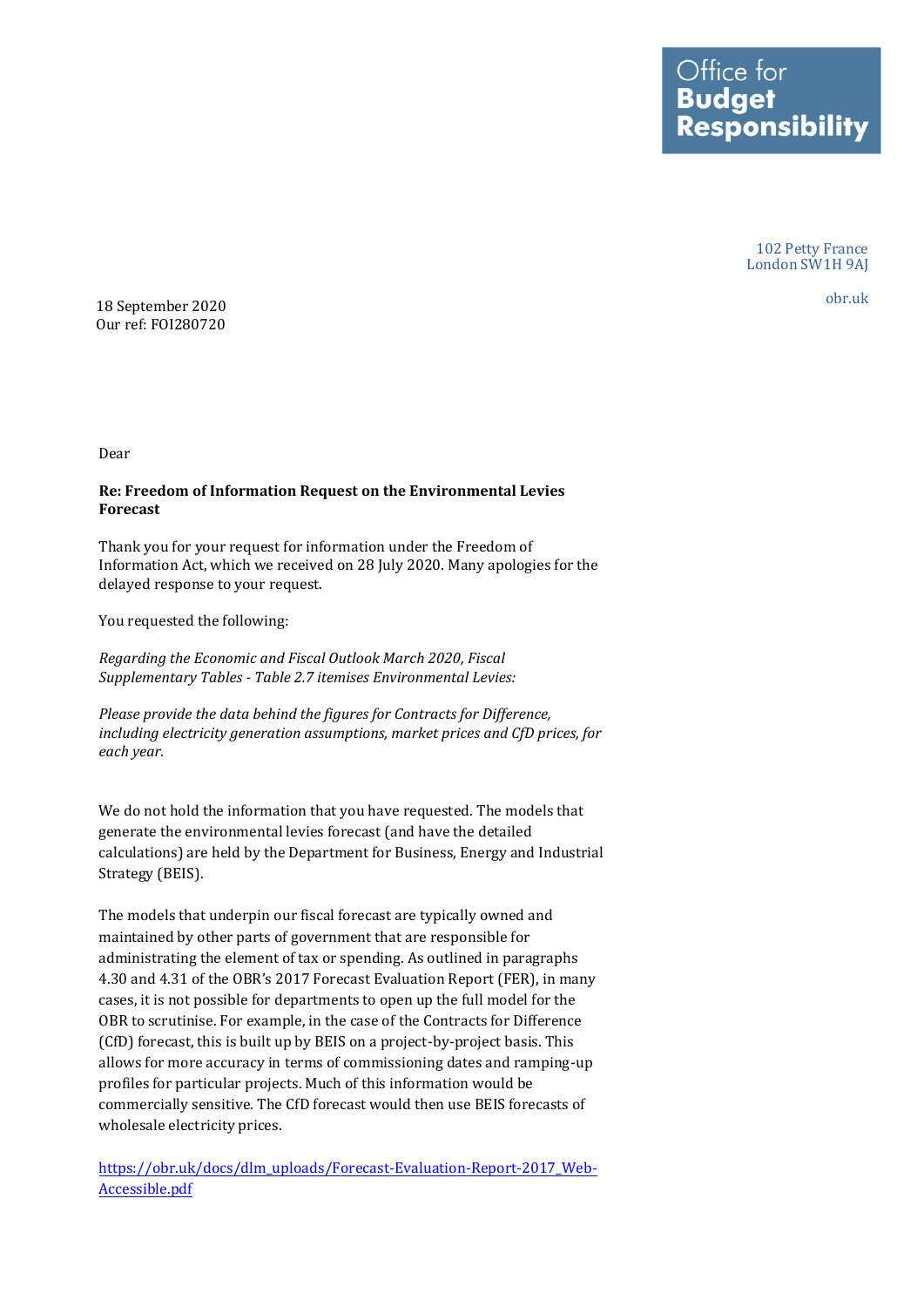As we note in the FER, in cases that we do not have access to the full model, we would aim to get as close as possible understanding of the workings of the model. For example, for the CfD forecast, we would want to scrutinise and challenge how the forecast had changed since the last fiscal forecast. This would include:

- • Looking at any changes to the wholesale electricity price projection e.g. are these consistent with recent movements in oil and gas prices.
- • The inclusion of policy changes e.g. the likely cost from announced CfD auction rounds.
- • Any changes to start dates and project capacities which could affect the profile of CfD spending.
- • Consistency of the nominal CfD forecast with the OBR's forecast for inflation.

 If you have any other queries about this letter, please send them to our enquiries inbox at obr.enquiries@obr.uk.

Yours sincerely

 **Office for Budget Responsibility**  Freedom of Information Unit

## **Copyright notice**

 Most documents supplied in response to a Freedom of Information request continue to be protected by copyright. You are free to use these documents for your information, including for any non-commercial research you may be doing. Documents can also be used for the purposes of news reporting. Any other re-use, for example commercial publication, would require the permission of the copyright holder. Government officials will have produced most documents supplied by the OBR and so the information will be Crown Copyright. Crown Copyright is managed by HMSO and you can find out details on the arrangements for re-using Crown Copyright on <http://www.hmso.gov.uk/copyright/licences/click-use-home.htm>

## **Your right to complain under the Freedom of Information Act 2000**

 If you are not happy with this reply, you may request a review by writing to OBR Enquiries, Office for Budget Responsibility, 14T, 102 Petty France, London SW1H 9AJ or by email to [obr.enquiries@obr.uk](mailto:obr.enquiries@obr.uk).

Any review request must be made within 2 months of the date of this letter.